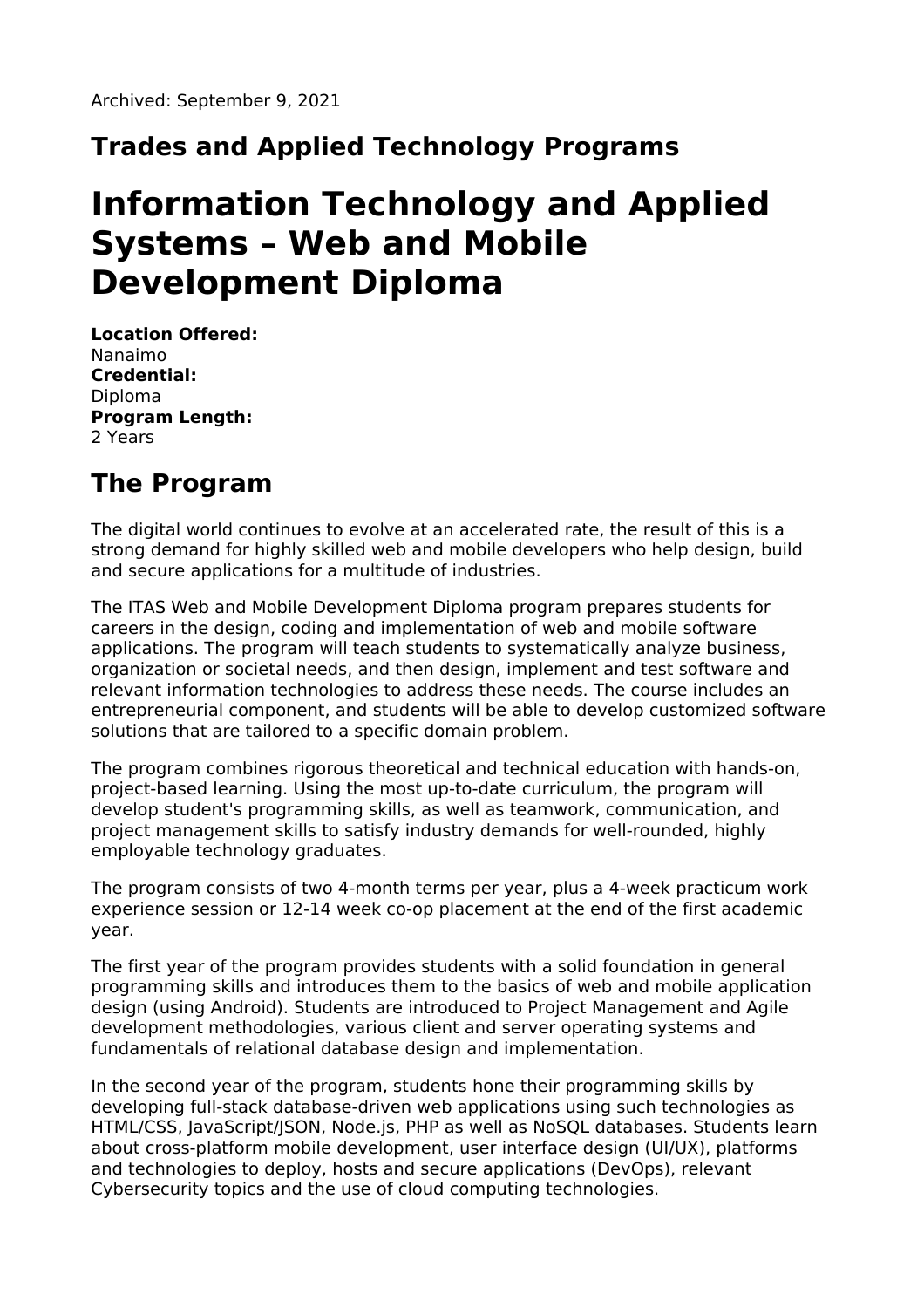Second year graduates will receive a diploma in Information Technology and Applied Systems - Web and Mobile Development.

# **Program Outline**

| Year 1                                                 | <b>Credits</b> |
|--------------------------------------------------------|----------------|
| <b>ENGL 115 - University Writing and Research</b>      |                |
| ITAS 164 - (Information Technology Project Management) | 4              |
| ITAS 167 - (Applied Operating Systems)                 | 14             |
| ITAS 185 - (Introduction to Programming Concepts)      | 4              |
| ITAS 186 - (Introduction to Server-Side Programming)   | 4              |
| ITAS 188 - (Mobile Development I)                      | 4              |
| ITAS 191 - (Introduction to Web Design)                | 4              |
| ITAS 192 - (Introduction to Client-Side Programming)   | 14             |
| ITAS 195T* - (Practicum) or,                           |                |
| ITAS 118 - (Co-op Work Placement Preparation) and,     | $ 4-9 $        |
| ITAS 196 - (Co-op Work Placement)                      |                |
| <b>Total Credits</b>                                   | 35-40          |

#### \*Intersession course.

Note: Students choose either the co-op (ITAS 118 and ITAS 196) or practicum (ITAS 195T) option.

| Year 2                                                                  | <b>Credits</b> |
|-------------------------------------------------------------------------|----------------|
| ITAS 255 - (Web Development I)                                          |                |
| ITAS 256 - (Web Development II)                                         |                |
| ITAS 264 - (Business Analysis and Systems Design)                       | 4              |
| ITAS 268 - (Content Management Systems)                                 | 4              |
| ITAS 274 - (Mobile Development II)                                      |                |
| ITAS 276 - (DevOPs - Web Servers and Advanced Linux for Web Developers) |                |
| <b>ITAS 282 - (Final Project)</b>                                       | 4              |
| ITAS 288 - (Database Administration and Design)                         | 4              |
| <b>Total Credits</b>                                                    | 32             |

All program courses must be successfully completed before certificates will be issued.

### **Completion Requirements**

Students must pass all courses and obtain a 2.33 ("C+") overall GPA in order to receive an ITAS credential.

### **Admission Requirements**

- General admission requirements apply.
- Foundations of Mathematics 11.
- Letter of application describing reasons for wanting to take the program (500- 1,000 words). Details of the application letter will be provided by the Registrar through the application process.
- Interview.

#### **Recommendations for Admission**